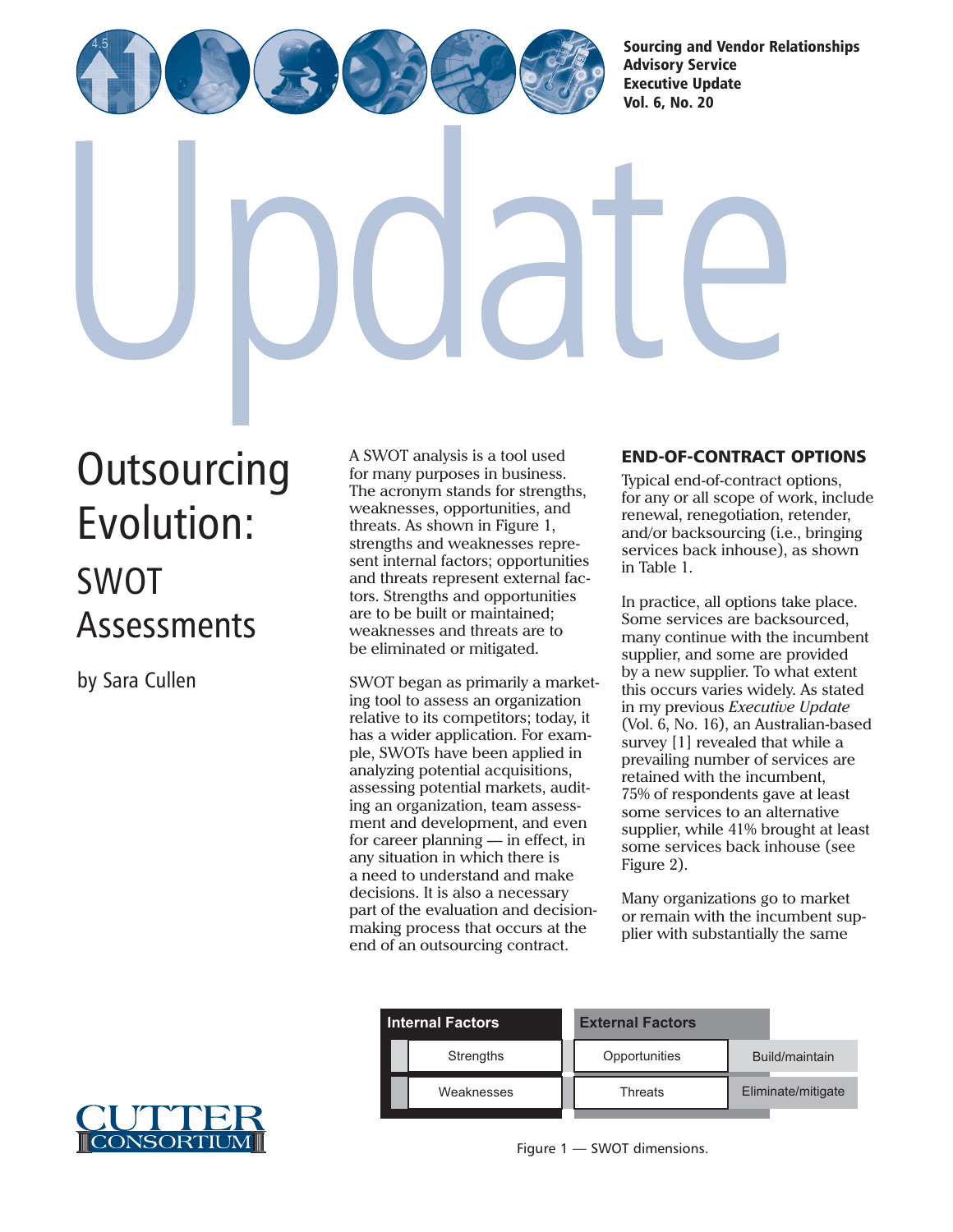deal as they previously had without capturing the benefit of hindsight and experience. This is where SWOT comes in.

## SWOT ANALYSIS

SWOT analysis is conducted during the current-generation deal in preparation for next-generation sourcing decisions. This involves assessing the evolution of the current deal,

|  | Table 1 - End-of-Contract Options |  |
|--|-----------------------------------|--|
|--|-----------------------------------|--|

| <b>Option</b>              | <b>Consider when:</b>                                                                                                                                                                                                                                                                                   |
|----------------------------|---------------------------------------------------------------------------------------------------------------------------------------------------------------------------------------------------------------------------------------------------------------------------------------------------------|
| <b>Retain</b><br>incumbent | • There is little change to scope.<br>• The supplier provides services at or below market prices.<br>• The supplier has delivered KPIs at or above market.<br>. Both parties will save time and effort by not retendering,<br>and both parties wish to continue the relationship.                       |
| Retender                   | • You wish to demonstrate that the most competitive price is obtained.<br>• The scope has changed and other suppliers may have greater<br>expertise.<br>• The incumbent will not accept the desired deal.<br>• The client does not wish to retain the incumbent.<br>• Probity rules dictate a retender. |
| <b>Backsource</b>          | • There is a need to rebuild organizational competence.<br>• Services are more effectively or efficiently provided internally.                                                                                                                                                                          |

what worked and did not work, and lessons learned from the earlier generation.

This analysis is designed to determine the following:

- **Strengths** to be retained or built
- **Weaknesses** to be corrected
- **Opportunities** to be taken
- **Threats** to be eliminated or mitigated

SWOT assesses all aspects of the past arrangement including the contract/service-level agreement (SLA), supplier, scope, the contract management function, and the retained organization — anything of potential relevance to the next generation. Example questions are provided in Table 2.



Figure 2 — End-of-contract decisions [1].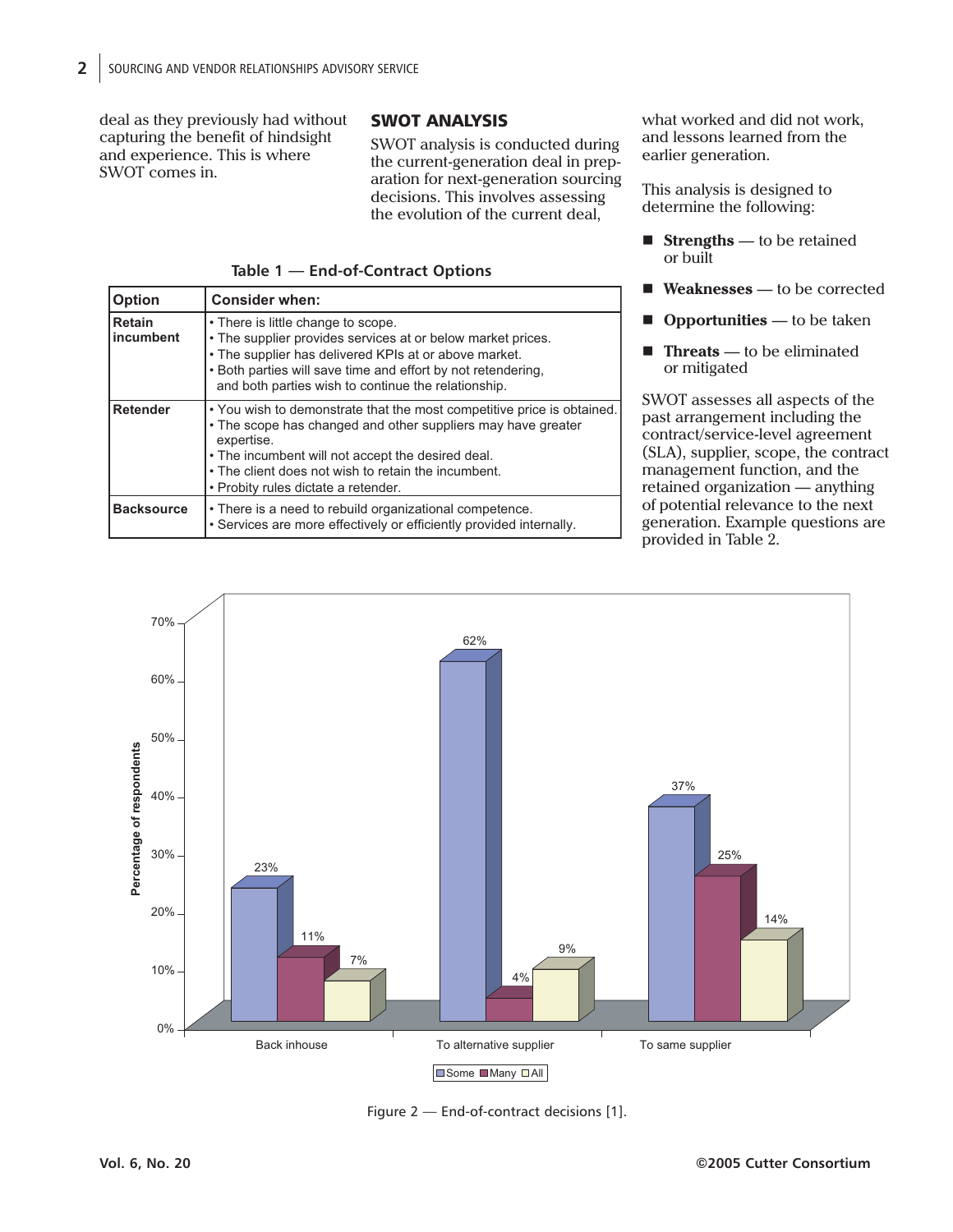### A STORY OF TWO CASES

A federal government department went to retender and selected a supplier that was priced well below the incumbent bid. The incumbent had been quite flexible in its approach: allowing the client to exceed capacity restrictions without extra charges, allowing scope creep in certain areas, maintaining fixed price, and so forth. The new supplier was well known in the market as a vigorous "out of scope" hunter — typically bidding low, then aggressively making profits from minimalist interpretations of scope and charging for additional work. A SWOT assessment and redesign were not even considered in the regenerate phase as it was assumed that all suppliers behave the same. The client behaved as it did previously with the incumbent and quickly learned the new game was different: it was all about managing scope and cost escalation.

Contrast this to a utility company that had conducted a detailed SWOT of the incumbent contract relationships. It believed this was particularly necessary, as it had

amalgamated three geographic regions comprising five contracts into two regions. It was planning on conducting a tender for one region and backsourcing the other region to a wholly owned subsidiary to regain the operational competence it had lost from nearly 15 years of outsourcing (this was the third generation). The contract management function was concerned that having a related entity as a supplier would throw out the very successful governance and relationship management processes that had evolved.

Based on SWOT, the key areas of strength were a comprehensive and reader-friendly contract, diligent contract management, monthly detailed performance reviews, retaining inhouse management of core operational systems, and benchmarking between the parties. Weaknesses include a fixed-price contract when the client needed to be able to chop and change services (changed to a fixed price for a minimum fixed volume, with unit pricing with volume discounts above that fixed volume). The company signed

substantially the same agreement with the subsidiary as it did with the independent supplier and put in the same governance. After some initial politicking, the subsidiary, according to the client "fell into line" as an arm's-length provider and was soon delivering the market equivalent standard of service.

#### WHEN TO CONDUCT SWOT IN THE OUTSOURCING LIFECYCLE

The end of a contract is the last stage of the outsourcing lifecycle (see Figure 3). The last phase regenerate — is when you assess next-generation options and the lifecycle begins anew.

An organization must give itself plenty of time to conduct the regenerate phase — at least one year before the contract is due to end in most cases, since a tendering process usually requires at least six months. However, in more complex deals, the phase can occur years prior to end of contract. For example, the UK's Inland Revenue (now known as HM

| <b>Strengths</b>                                                                                            | <b>Opportunities</b>                                                                                                           |  |
|-------------------------------------------------------------------------------------------------------------|--------------------------------------------------------------------------------------------------------------------------------|--|
| • What advantages do you have?                                                                              | • How can you get better value for money?                                                                                      |  |
| • What did you do well that you believe should be<br>incorporated in future generations?                    | • Can you use the supplier(s) to help generate<br>revenue?                                                                     |  |
| • Were there particular resources or skills that<br>provided demonstrated benefits to your<br>organization? | • Have there been changes to the market,<br>regulation, taxation, sourcing practices, etc.,<br>that may give you an advantage? |  |
| • What does the incumbent supplier view as your<br>strengths?                                               | • What changes have occurred in technology<br>that could benefit you?                                                          |  |
| Weaknesses                                                                                                  | <b>Threats</b>                                                                                                                 |  |
| • What did not work well?                                                                                   | • What risks were realized in the current deal?                                                                                |  |
| • What past mistakes should you avoid in<br>the future?                                                     | • Have there been changes to the market<br>that may disadvantage you?                                                          |  |
| • Were there resource or skills gaps?                                                                       | . What external obstacles did you face?                                                                                        |  |
| • What internal obstacles did you face?                                                                     | • What are your competitors doing?                                                                                             |  |
| • What did you do poorly and could improve upon?                                                            |                                                                                                                                |  |
| • What does the incumbent supplier view as your                                                             |                                                                                                                                |  |

**Table 2 — Example SWOT Questions**